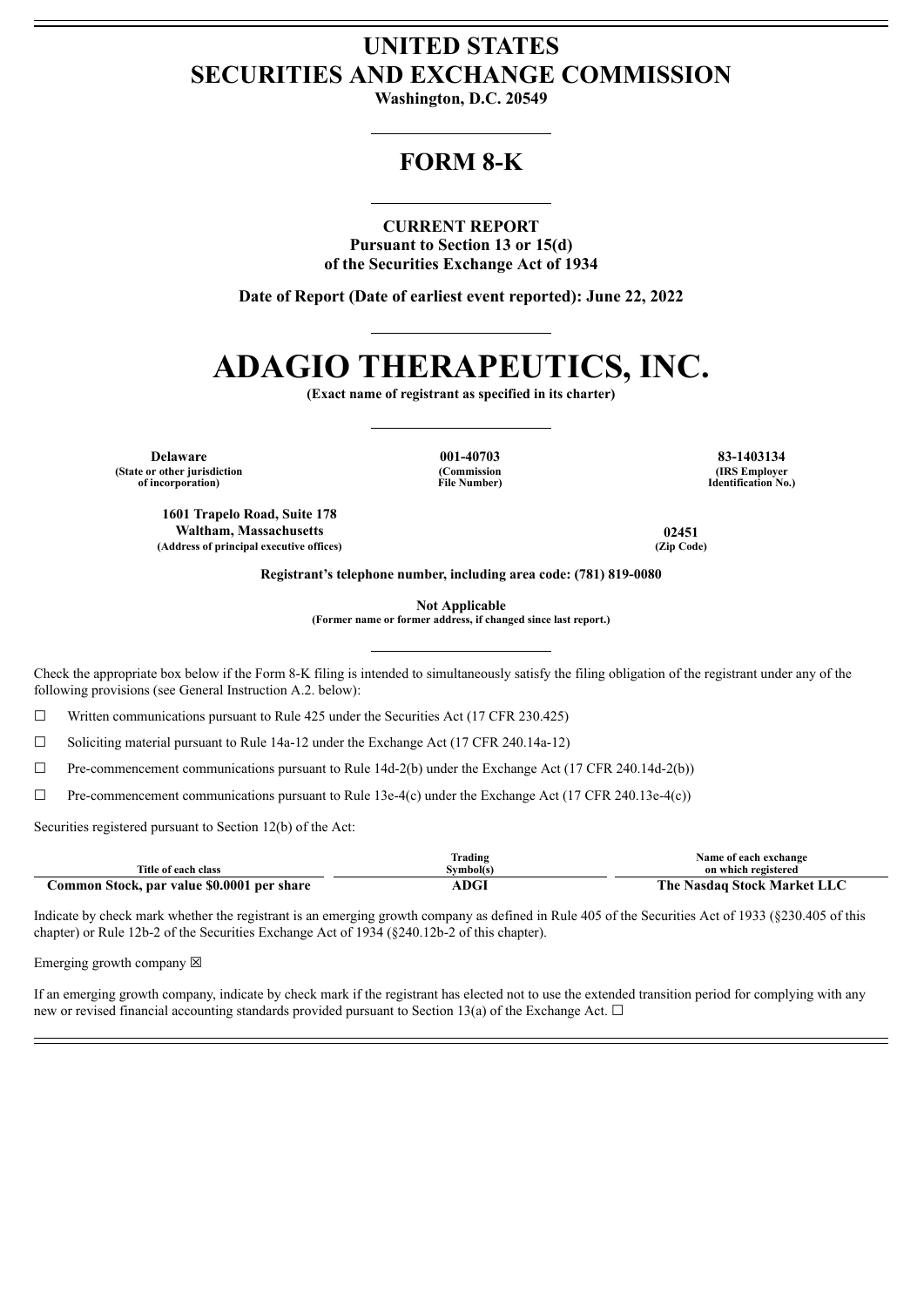### **Item 5.07 Submission of Matters to a Vote of Security Holders.**

Adagio Therapeutics, Inc. (the "Company") held its Annual Meeting of Stockholders on June 22, 2022. The following is a summary of the matters voted on at that meeting and the final voting results certified by the independent inspector of elections in connection with the meeting.

(a) The stockholders of the Company elected Tamsin Berry, Marc Elia and Clive Meanwell as Class I directors, each to serve for a three-year term expiring at the 2025 annual meeting of stockholders and until his or her respective successor has been duly elected and qualified. The results of the stockholders' vote with respect to such matter were as follows:

| Name           | For        | Withheld  |
|----------------|------------|-----------|
| Tamsin Berry   | 79.059.858 | 8.385.835 |
| Marc Elia      | 79.080.114 | 8.365.579 |
| Clive Meanwell | 79.060.114 | 8.385.579 |

There are no arrangements or understandings between Ms. Berry, Mr. Elia and Dr. Meanwell and any other persons pursuant to which they were elected as a director. There are no transactions in which Ms. Berry, Mr. Elia and Dr. Meanwell have an interest requiring disclosure under Item 404(a) of Regulation S-K of the Securities Act of 1933, as amended.

Each of Ms. Berry, Mr. Elia and Dr. Meanwell will receive compensation for their service as a non-employee director and, if applicable, for committee service in accordance with the Company's director compensation program, a summary of which was filed as Exhibit 10.5 to the Company's Annual Report on Form 10-K filed with the Securities and Exchange Commission (the "SEC") on March 31, 2022, including the award of a one-time nonqualified stock option under the Company's 2021 Equity Incentive Plan to purchase 150,000 shares of common stock, \$0.0001 par value per share, of the Company ("Common Stock") at an exercise price of \$3.09 per share, which was equal to the closing price of the Common Stock on the Nasdaq Global Select Market on June 22, 2022.

In connection with their election, the Company and each of Ms. Berry, Mr. Elia and Dr. Meanwell will enter into the Company's standard form of indemnification agreement, a copy of which was filed as Exhibit 10.4 to the Registration Statement on Form S-1 (File No. 333-257975) filed with the SEC on August 2, 2021. Pursuant to the terms of the indemnification agreement, the Company may be required, among other things, to indemnify each director for certain expenses (including attorneys' fees), judgments, fines and settlement amounts actually and reasonably incurred by them in any action or proceeding arising out of their service as a director of the Company.

### *Biographical Information for Class I Directors*

*Tamsin Berry*, age 41, has served as a partner at Population Health Partners, a global investment firm, since June 2020. Since November 2021, she has served as non-executive director, and also as a board member, of the Global Pathogen Analysis Service, a not-for-profit pathogen surveillance bioinformatics company. Since March 2021, she has served as an advisor to EQRx, a biotechnology firm. Since December 2020, she has served as advisor to University of Oxford for the Global Health Security Consortium, which includes University of Oxford, the Tony Blair Institute and the Ellison Institute of Transformative Medicine. From February 2019 to March 2020, she served as the director of the UK Office for Life Sciences, where she worked with Sir John Bell to write the UK's Life Sciences Industrial Strategy. She previously served as Deputy Director of the UK Office for Life Sciences, from November 2015 to February 2019. Ms. Berry has held a number of leadership positions in government, spanning policy, corporate, and communications roles at the Cabinet Office, Department of Health, and Public Health England. From March 2020 to June 2020, her final role was in the COVID Taskforce, where Ms. Berry was the senior responsible officer for serology and seroprevalence at the start of the pandemic and was awarded an OBE for her work. Ms. Berry received a bachelor of laws degree from the University of Nottingham and a master's degree from the University of Leeds.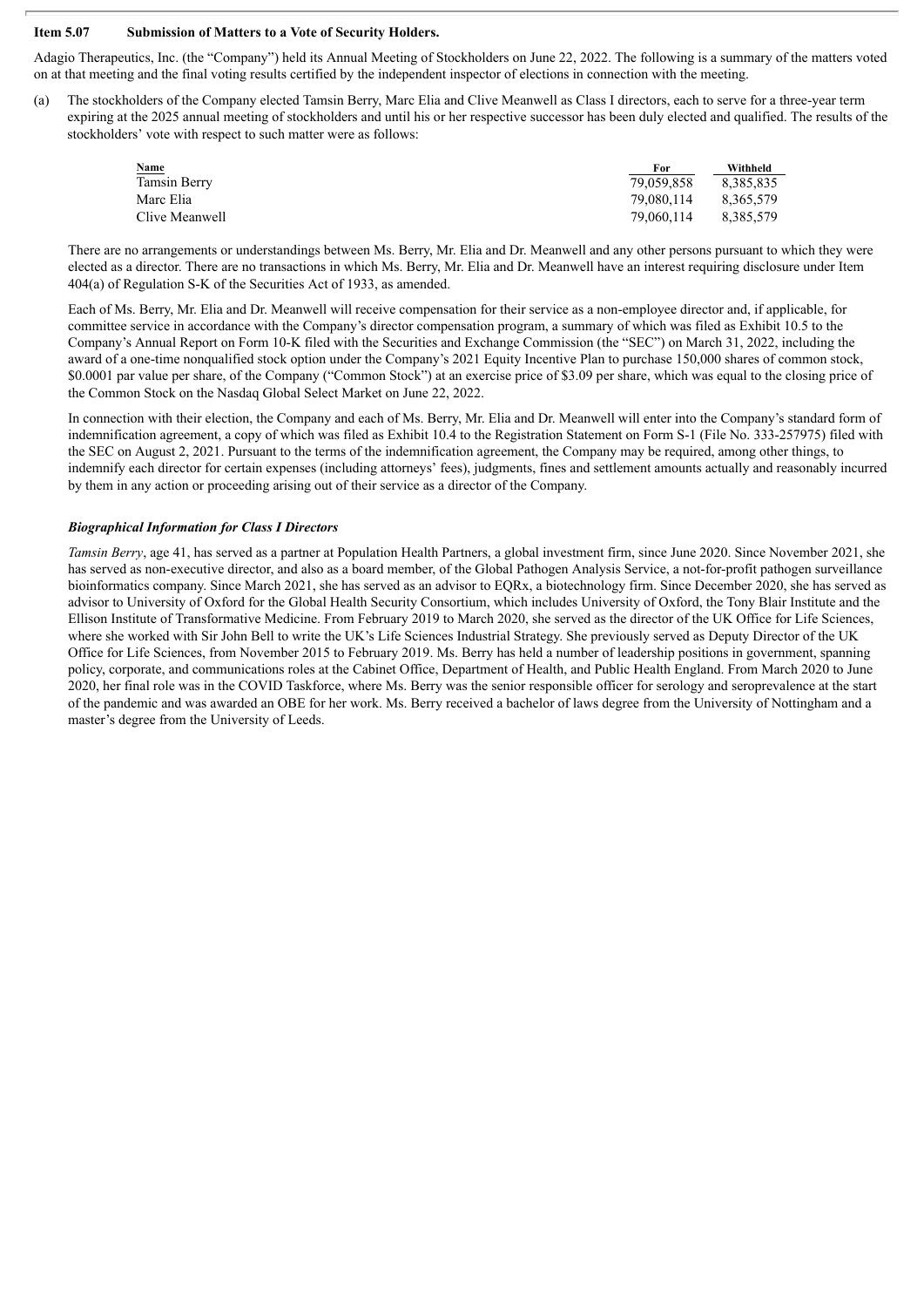*Marc Elia*, age 46, has served as the founder and chief investment officer of M28 Capital Management L.P., a healthcare sector investment fund, since September 2019. Prior to that, from January 2012 to September 2019, Mr. Elia served as a partner at Bridger Capital, an investment fund. Mr. Elia serves on the board of directors of SQZ Biotechnology, a clinical-stage biotechnology company, and Fractyl Health Inc., an organ editing metabolic therapeutics company. Prior to his career in investing, Mr. Elia held various roles across the biotechnology industry at N30 Pharmaceuticals, Chiron Corporation, and L.E.K. Consulting. Mr. Elia served as a director of the Company from July 2020 to April 2021. Mr. Elia holds a B.A. in Economics from Carleton College.

*Clive A. Meanwell*, age 65, has served as the executive chair and co-founder of Population Health Partners, a global investment firm, since May 2020. Dr. Meanwell is also the co-founder of Population Health Investment Co., Inc., a special purpose acquisition company, and has been its Chief Executive Officer and director since September 2020. Dr. Meanwell was a founder of The Medicines Company and was a director of The Medicines Company from 1996 until The Medicines Company was acquired by Novartis in January 2020. From December 2018 until January 2020, Dr. Meanwell served as The Medicine Company's chief innovation officer. Prior to December 2018, he served as The Medicine Company's chief executive officer since February 2012, The Medicine Company's chief executive officer and president from October 2009 to February 2012, The Medicine Company's chief executive officer from August 2004 to October 2009, as The Medicine Company's president from August 2004 to December 2004, The Medicine Company's executive chairman from September 2001 to August 2004 and The Medicine Company's chief executive officer and president from 1996 to September 2001. Dr. Meanwell was also chairman of The Medicine Company's board from September 2001 to August 2015. Dr. Meanwell is the vice chairman of BB Biotech, a Swiss investment corporation. He serves on the board of directors of EQRx, a biotechnology firm, Fractyl Health, Inc., an organ editing metabolic therapeutics company, Comanche Biopharma, a biotechnology firm, Saama, a clinical research software firm, and Hugo Health, a clinical research software firm. From 1995 to 1996, Dr. Meanwell was a partner and managing director at MPM Capital, L.P., a venture capital firm. From 1986 to 1995, Dr. Meanwell held various positions at Hoffmann-La Roche, Inc., a pharmaceutical company, including senior vice president from 1992 to 1995, vice president from 1991 to 1992 and director of product development from 1986 to 1991. Dr. Meanwell received an M.B. Ch.B. and an MD *summa cum laude* degree from the University of Birmingham, United Kingdom.

(b) The stockholders of the Company approved an advisory, non-binding vote that the Board of Directors be declassified in advance of the 2023 annual meeting of stockholders. The results of the stockholders' vote with respect to such matter were as follows:

| For                                                    | vgainst          | Abstain |
|--------------------------------------------------------|------------------|---------|
| $\sim$ 0.0<br>$\circ$<br>503<br>$\sim$<br>$\sim$<br>σ. | $\sim$<br>30.230 | 75.960  |